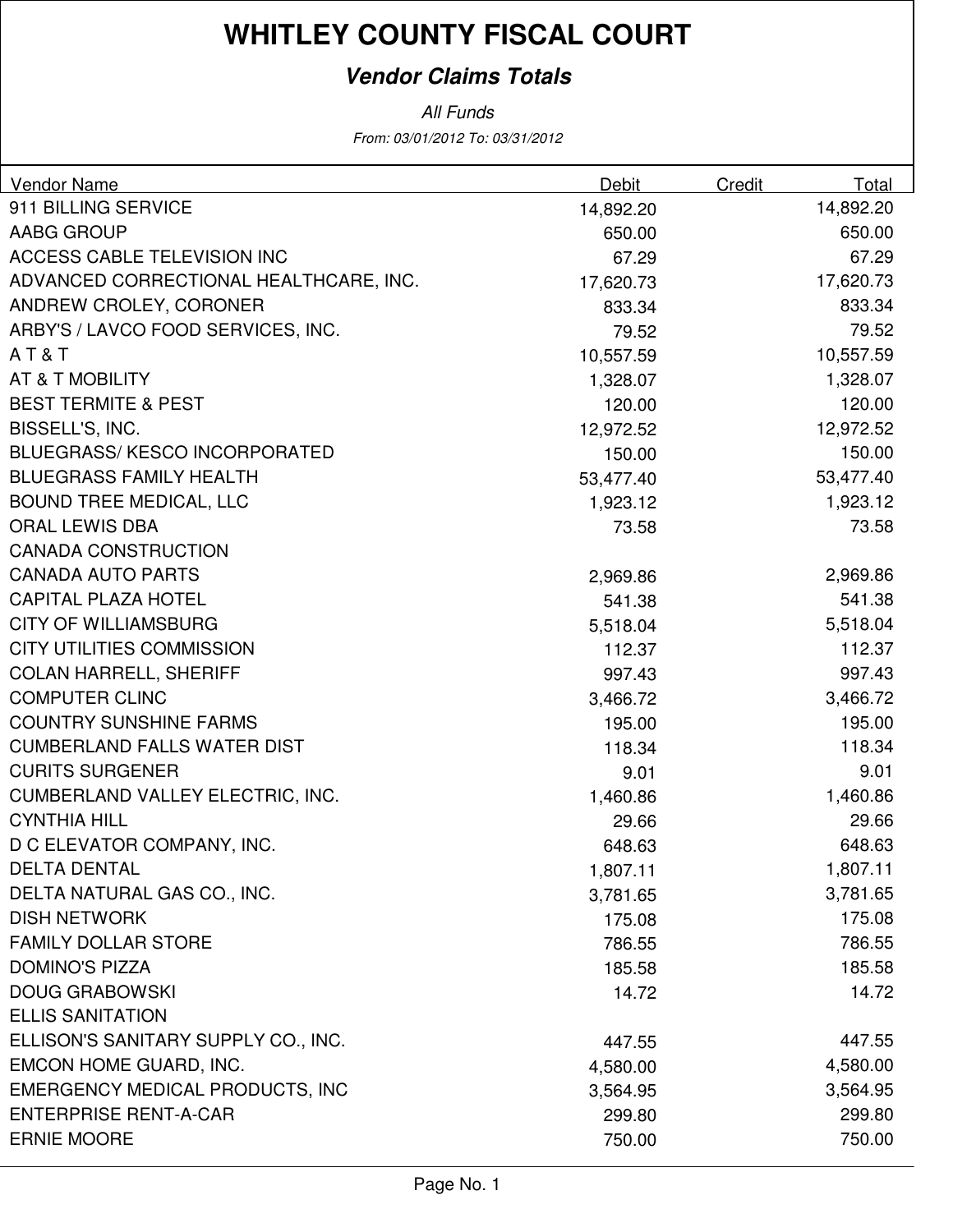### **Vendor Claims Totals**

From: 03/01/2012 To: 03/31/2012 All Funds

| Vendor Name                            | Debit     | Credit | Total     |
|----------------------------------------|-----------|--------|-----------|
| <b>EZ COUNTRY</b>                      | 425.00    |        | 425.00    |
| <b>FALLS FORD</b>                      | 102.79    |        | 102.79    |
| <b>FIRST RESPONSE OF THE BLUEGRASS</b> | 318.00    |        | 318.00    |
| <b>FLEETONE</b>                        | 16,999.03 |        | 16,999.03 |
| <b>G &amp; K SERVICES, INC</b>         | 1,084.64  |        | 1,084.64  |
| G & C SUPPLY CO. INC.                  | 211.58    |        | 211.58    |
| <b>G &amp; E DRIVE-IN</b>              | 202.13    |        | 202.13    |
| <b>HAAR WOOD PRODUCTS</b>              | 336.00    |        | 336.00    |
| <b>HARDEE'S</b>                        | 910.46    |        | 910.46    |
| HARP ENTERPRISES, INC.                 | 6,307.74  |        | 6,307.74  |
| HINKLE CONTRACTING CORPORATION         | 11,916.42 |        | 11,916.42 |
| <b>HOLSTON GASES</b>                   | 2,393.84  |        | 2,393.84  |
| INNOVATIVE COMMUNICATIONS, INC         | 791.79    |        | 791.79    |
| <b>JOE HILL ELECTRICAL</b>             | 220.00    |        | 220.00    |
| <b>JOHNNY PHILPOT</b>                  | 225.00    |        | 225.00    |
| <b>JONES GROCERY</b>                   | 27.99     |        | 27.99     |
| <b>KACTFO</b>                          | 350.00    |        | 350.00    |
| <b>KELLWELL FOOD MANAGEMENT</b>        | 21,781.32 |        | 21,781.32 |
| KU                                     | 12,806.35 |        | 12,806.35 |
| <b>KFC</b>                             | 48.04     |        | 48.04     |
| <b>KIMBELL MIDWEST</b>                 | 70.19     |        | 70.19     |
| <b>KMCA</b>                            | 885.00    |        | 885.00    |
| KNOX COUNTY UTILITIES COMMISSION       | 15.87     |        | 15.87     |
| KY BOARD OF EMERGENCY MEDICAL SERVICES | 150.00    |        | 150.00    |
| <b>KENTUCKY JAILERS ASSOCIATION</b>    | 725.00    |        | 725.00    |
| <b>KENTUCKY STATE TREASURER</b>        | 11,468.00 |        | 11,468.00 |
| LIDA J. POWERS                         | 600.00    |        | 600.00    |
| <b>LIGHTSQUARED LP</b>                 | 79.13     |        | 79.13     |
| LITTLE CAESARS ENTERPRISES, INC.       | 27.25     |        | 27.25     |
| <b>LYTTLE'S TELEPHONE</b>              | 1,795.00  |        | 1,795.00  |
| <b>MASON GENERAL SECURITY</b>          | 600.00    |        | 600.00    |
| <b>MIKE SILER</b>                      | 14.78     |        | 14.78     |
| <b>MORGAN TRUCK PARTS</b>              | 62.00     |        | 62.00     |
| <b>NEWS JOURNAL</b>                    | 499.50    |        | 499.50    |
| <b>NEWWAVE COMMUNICATIONS</b>          | 67.88     |        | 67.88     |
| NORTHERN KY CONVENTION                 | 1,221.48  |        | 1,221.48  |
| <b>NORVEX SUPPLY</b>                   | 3,531.92  |        | 3,531.92  |
| <b>OWENS AUTO PARTS</b>                | 108.90    |        | 108.90    |
| PATTERSON CREEK VFD                    | 200.00    |        | 200.00    |
|                                        |           |        |           |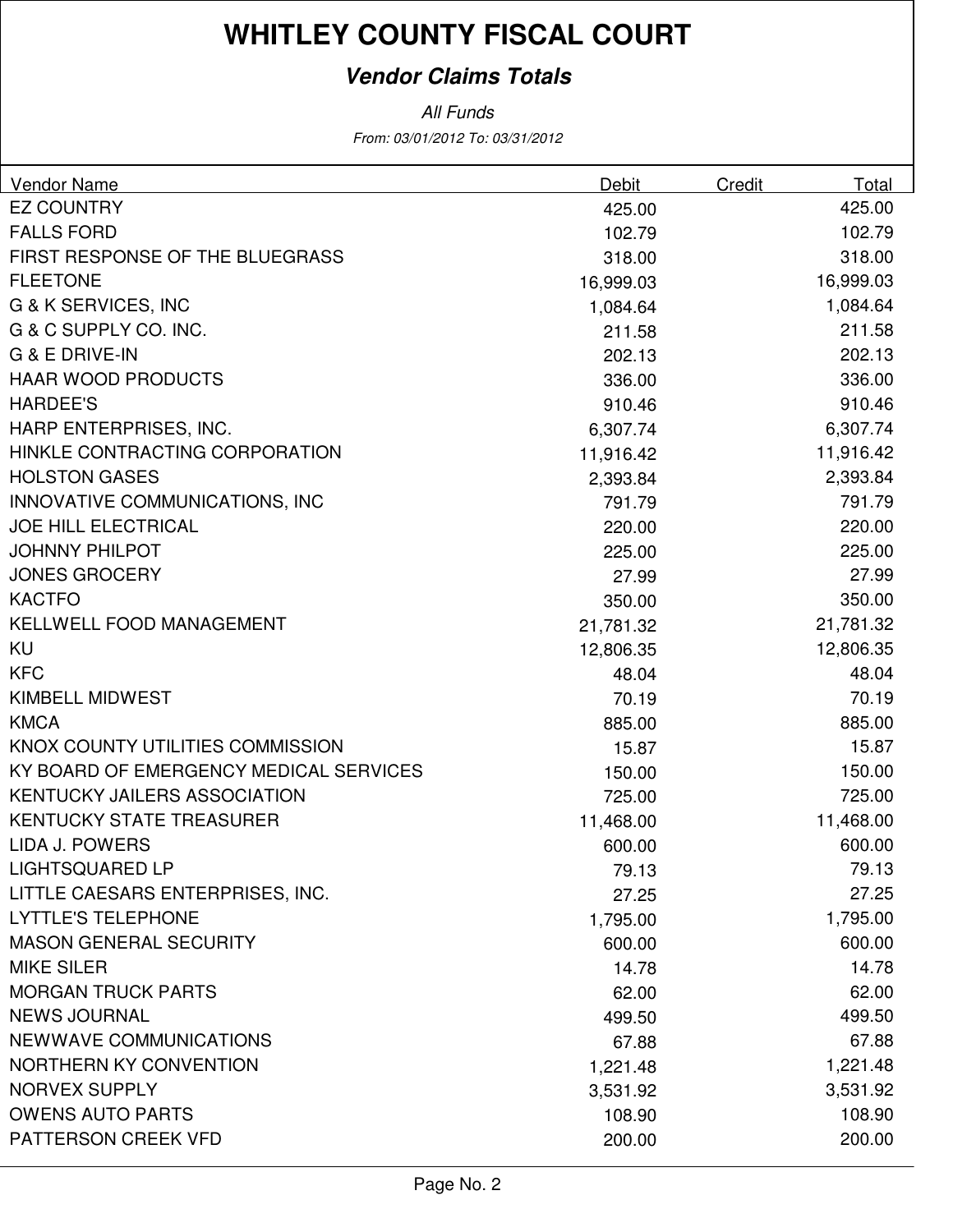### **Vendor Claims Totals**

From: 03/01/2012 To: 03/31/2012 All Funds

| <b>Vendor Name</b>                   | Debit      | Credit | Total      |
|--------------------------------------|------------|--------|------------|
| <b>PEGGY DANIEL</b>                  | 33.00      |        | 33.00      |
| PHIL BRENNENSTUHL                    | 311.76     |        | 311.76     |
| POFF CARTING SERVICE                 | 2,994.04   |        | 2,994.04   |
| PREFERRED LAB SERVICE                | 700.00     |        | 700.00     |
| PREMIER CONTRACTING, LLC             | 3,369.55   |        | 3,369.55   |
| PREWITT FARM SUPPLY                  | 143.75     |        | 143.75     |
| PRINT SOURCE CONSULTING              | 18.89      |        | 18.89      |
| <b>QUALITY CARE AUTO SERVICE</b>     | 2,370.83   |        | 2,370.83   |
| <b>QUILL CORPORATION</b>             | 1,178.39   |        | 1,178.39   |
| <b>RADIO SHACK</b>                   | 147.94     |        | 147.94     |
| R. C. MILLER OIL CO                  | 10,181.80  |        | 10,181.80  |
| <b>RHONDA PRIVETT</b>                | 105.60     |        | 105.60     |
| <b>ROBERT MOSES</b>                  | 453.72     |        | 453.72     |
| <b>ROGER WELLS</b>                   | 351.45     |        | 351.45     |
| <b>WHITLEY COUNTY PVA</b>            | 12,600.00  |        | 12,600.00  |
| <b>SANDRA HOKE</b>                   | 21.17      |        | 21.17      |
| SOUTHEASTERN EMERGENCY EQUIP.        | 676.68     |        | 676.68     |
| SOUTHEASTERN KY MAINTENANCE          | 65.00      |        | 65.00      |
| STERICYCLE, INC.                     | 293.71     |        | 293.71     |
| <b>TEKS WORK</b>                     | 3,238.84   |        | 3,238.84   |
| THE BANK OF NEW YORK                 | 327,094.86 |        | 327,094.86 |
| THE GAULT HOUSE                      | 839.82     |        | 839.82     |
| THE SIGN PLACE                       | 892.75     |        | 892.75     |
| <b>TIMES TRIBUNE</b>                 | 108.00     |        | 108.00     |
| <b>TONY'S FRAME &amp; BODY</b>       | 6,390.17   |        | 6,390.17   |
| 2 GETON NET, INC.                    | 89.99      |        | 89.99      |
| UNITED LABORATORIES                  | 241.01     |        | 241.01     |
| US BANK CT - LOUISVILLE - KY         | 412.36     |        | 412.36     |
| <b>U.S. POSTMASTER</b>               | 440.00     |        | 440.00     |
| <b>VERIZON SOUTH</b>                 |            |        |            |
| <b>VERIZON WIRELESS</b>              | 66.03      |        | 66.03      |
| <b>WHITLEY COUNTY FISCAL COURT</b>   | 312,343.90 |        | 312,343.90 |
| W D BRYANT & SONS INC.               | 11,460.46  |        | 11,460.46  |
| <b>WENDY'S</b>                       | 381.28     |        | 381.28     |
| <b>WHAYNE SUPPLY COMPANY</b>         | 1,344.00   |        | 1,344.00   |
| WHITLEY COUNTY HEALTH DEPT. DISTRICT | 8.00       |        | 8.00       |
| <b>WHITLEY COUNTY TOURISM BOARD</b>  | 737.15     |        | 737.15     |
| <b>WILLA POWERS</b>                  | 72.60      |        | 72.60      |
| WILLIAMSBURG-WHITLEY CO. AIRPORT BD. | 6,800.00   |        | 6,800.00   |